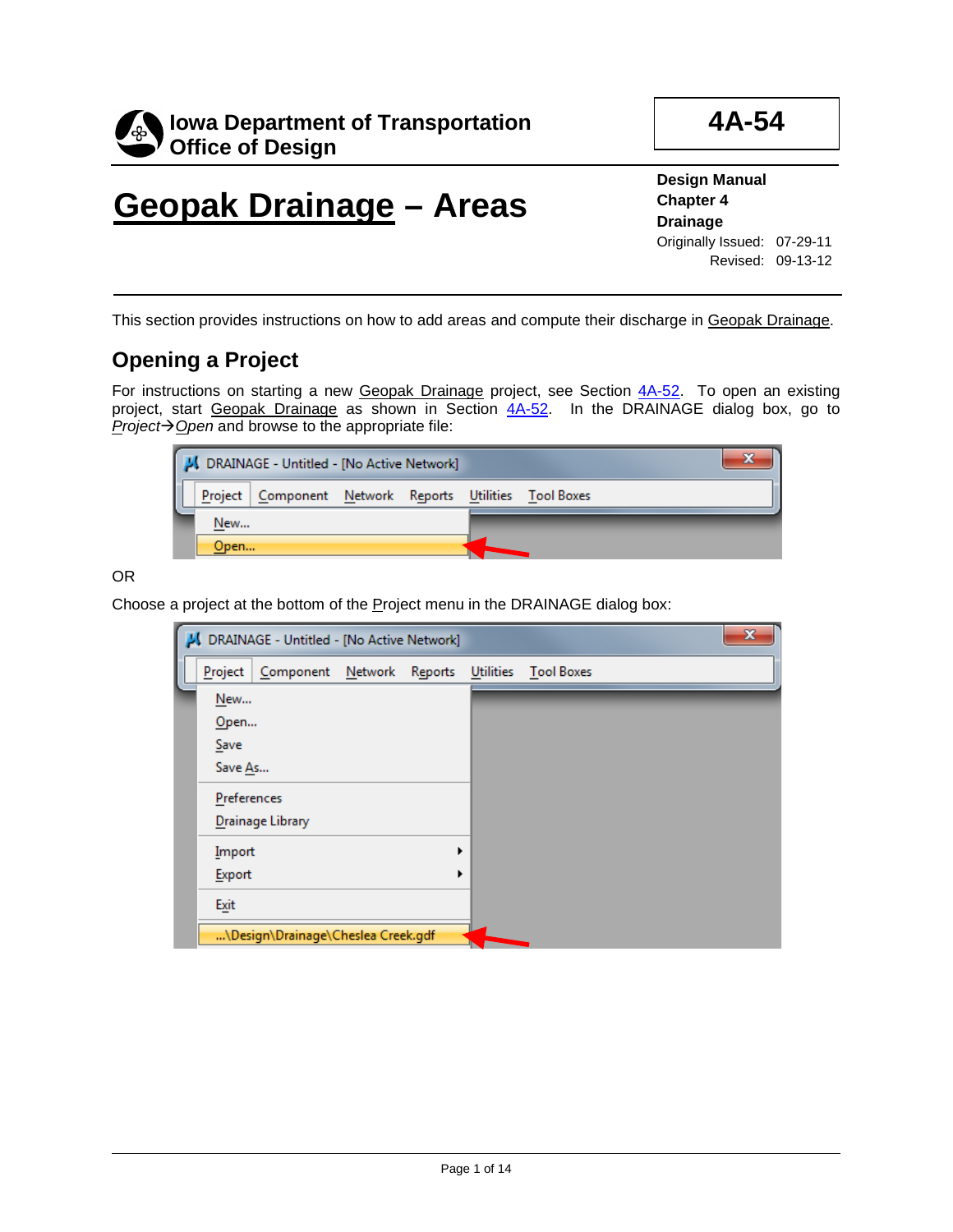### **Adding Areas**

Areas can be added in several ways:

• Using the Node Configuration dialog box (see Section  $4A-53$ ). This is the preferred method, as it guarantees the area will be associated with the correct node.

| Node Configuration - Properties |                          | <b>Click on Edit Area</b><br>$\Sigma$<br>E<br>icon to add an area. |
|---------------------------------|--------------------------|--------------------------------------------------------------------|
| Node ID: <                      | ▼                        | Window Center<br>oY of of<br>窗角<br>Apply<br><b>Highlight</b>       |
| Details                         |                          | Edit Area                                                          |
| Options                         | Description:             |                                                                    |
| Properties                      | Node Type: [Curb         |                                                                    |
| Location<br>Spread Criteria     |                          | Profile: On Grade                                                  |
| <b>Elevations</b>               | Library Item: SW-507L    |                                                                    |
| <b>Junction Loss</b>            | By Pass to Node:         | ₩                                                                  |
| Discharge Options               | Max By Pass:             | 0.000                                                              |
| Computations                    |                          | Node Bottom: None Available<br>$\overline{\phantom{a}}$            |
|                                 | Ovemide Library Payitem: | Align<br>□                                                         |
|                                 |                          |                                                                    |

• Using the Component menu in the DRAINAGE dialog box:



• Using the Drainage Areas toolbox accessed through the DRAINAGE dialog box:



The following tool box will appear:

| <b>Click this icon</b> | Drainage Areas<br>e. |
|------------------------|----------------------|
|                        | නි<br>喝<br>Ϋ́Α       |
|                        | Add Drainage Area    |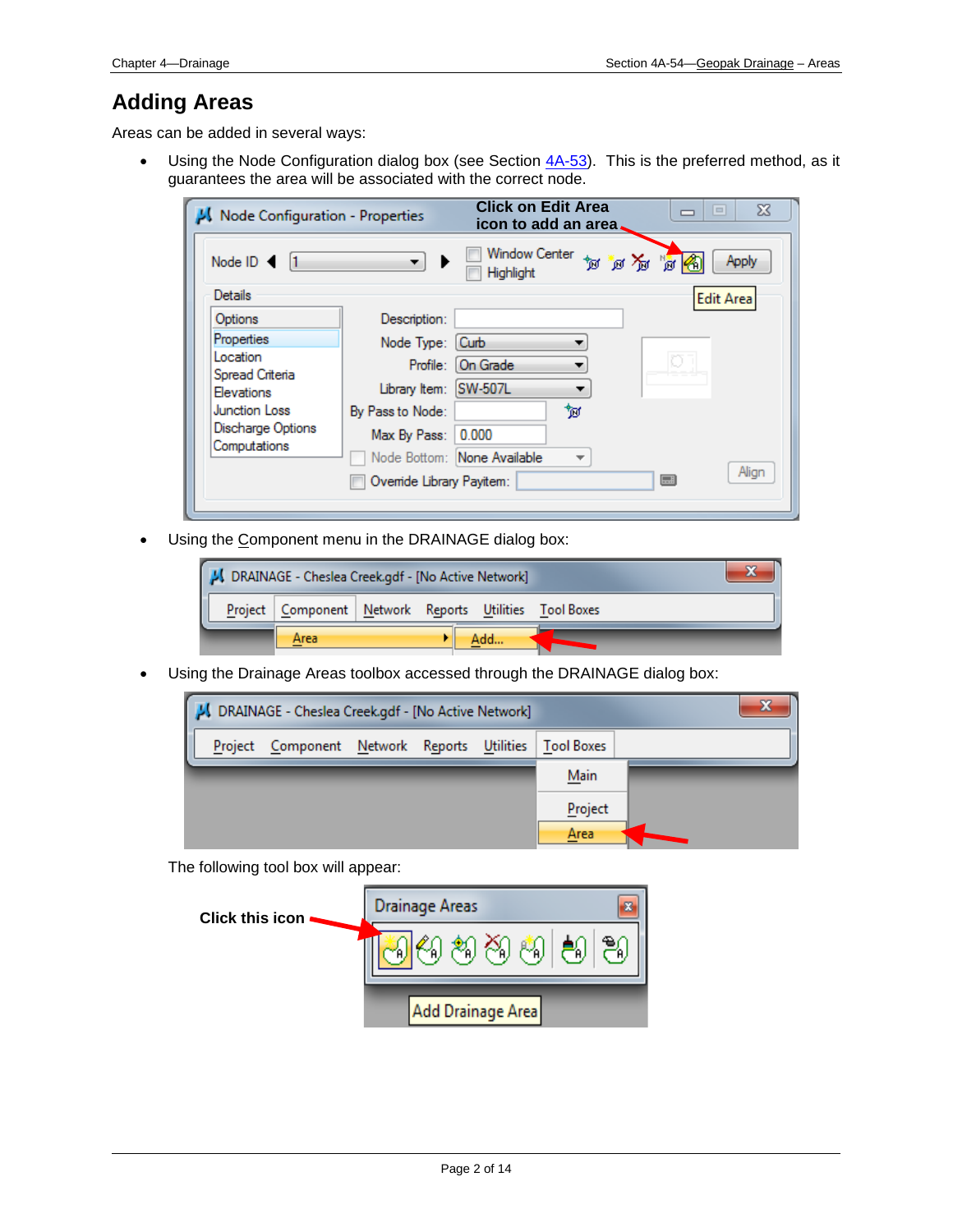• Using the Drainage Tool box accessed through the DRAINAGE dialog box:



The following tool box will appear:

| <b>Click this icon</b> | <b>Drainage Tool Box</b><br>m<br>23  |
|------------------------|--------------------------------------|
|                        | $\mathbb{Z} \cong$<br>雙<br>不应不下<br>₫ |
|                        | Drainage Areas: Add Drainage Area    |

• Using the Navigator accessed through the DRAINAGE dialog box:

| DRAINAGE - Cheslea Creek.gdf - [No Active Network] |         |                                                  |  |           |  |  |  |  |
|----------------------------------------------------|---------|--------------------------------------------------|--|-----------|--|--|--|--|
|                                                    | Project | Component Network Reports Utilities   Tool Boxes |  |           |  |  |  |  |
|                                                    |         |                                                  |  | Navigator |  |  |  |  |

The following dialog box will appear:

| Navigator      |                      | $\Box$<br>$\Box$   | $\Sigma$ |                      |
|----------------|----------------------|--------------------|----------|----------------------|
| Tools<br>View  |                      | 1) Click this icon |          |                      |
| A)             |                      | 乘向了脚个人             |          | 2) Click the         |
| ID             | Description          |                    |          | <b>Add Item icon</b> |
| None Available |                      |                    | Æ        |                      |
|                |                      |                    |          | Add Item             |
|                |                      |                    | 13       |                      |
|                |                      |                    | ŢU.      |                      |
| Highlight      | <b>Window Center</b> | Query              |          |                      |

Regardless of the method designers use add an area, the following dialog box will appear:

| Add a New Area       |                                                  |
|----------------------|--------------------------------------------------|
| Area<br>Description: | The designer can add a<br>description if desired |
| ок<br>Cancel         |                                                  |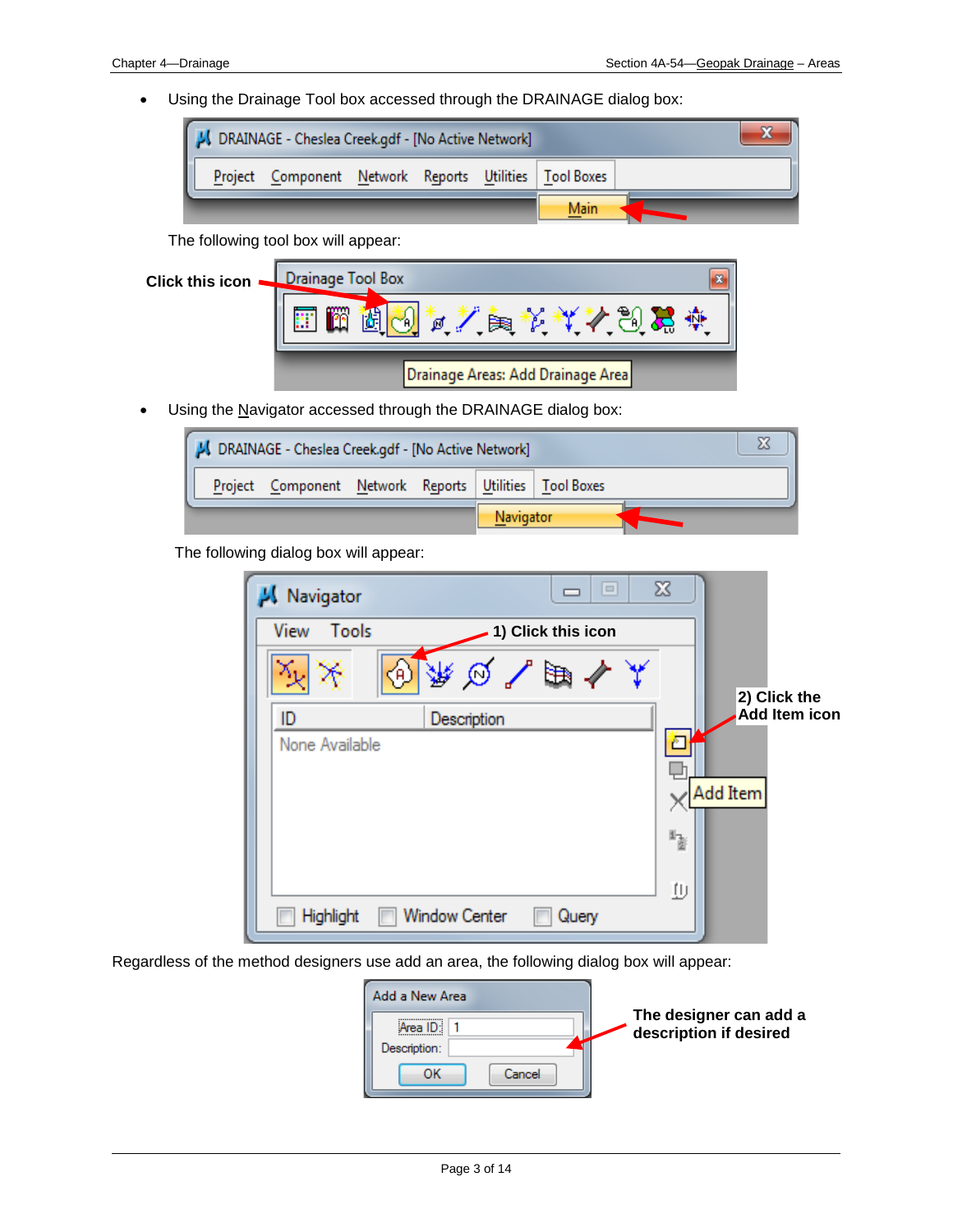Click OK and the following dialog box will appear:



Designers have several options for inputting drainage area data.

#### **Key-in Data**

Under Options $\rightarrow$ Definition

*Drainage Area:* Enter the area (in acres) for the entire drainage area draining into the intake.

*Base C Value:* Enter the base C value for the drainage area. This is the value that will be used for subareas that do not have a defined C value.

*Time of Concentration:* Designers have two options:

- *Enter a value* This option allows the designer to key-in a value.
- Click on *Compute TC* This option will open the dialog box below. Fill in the appropriate information, click *Compute*, and then click *Apply*.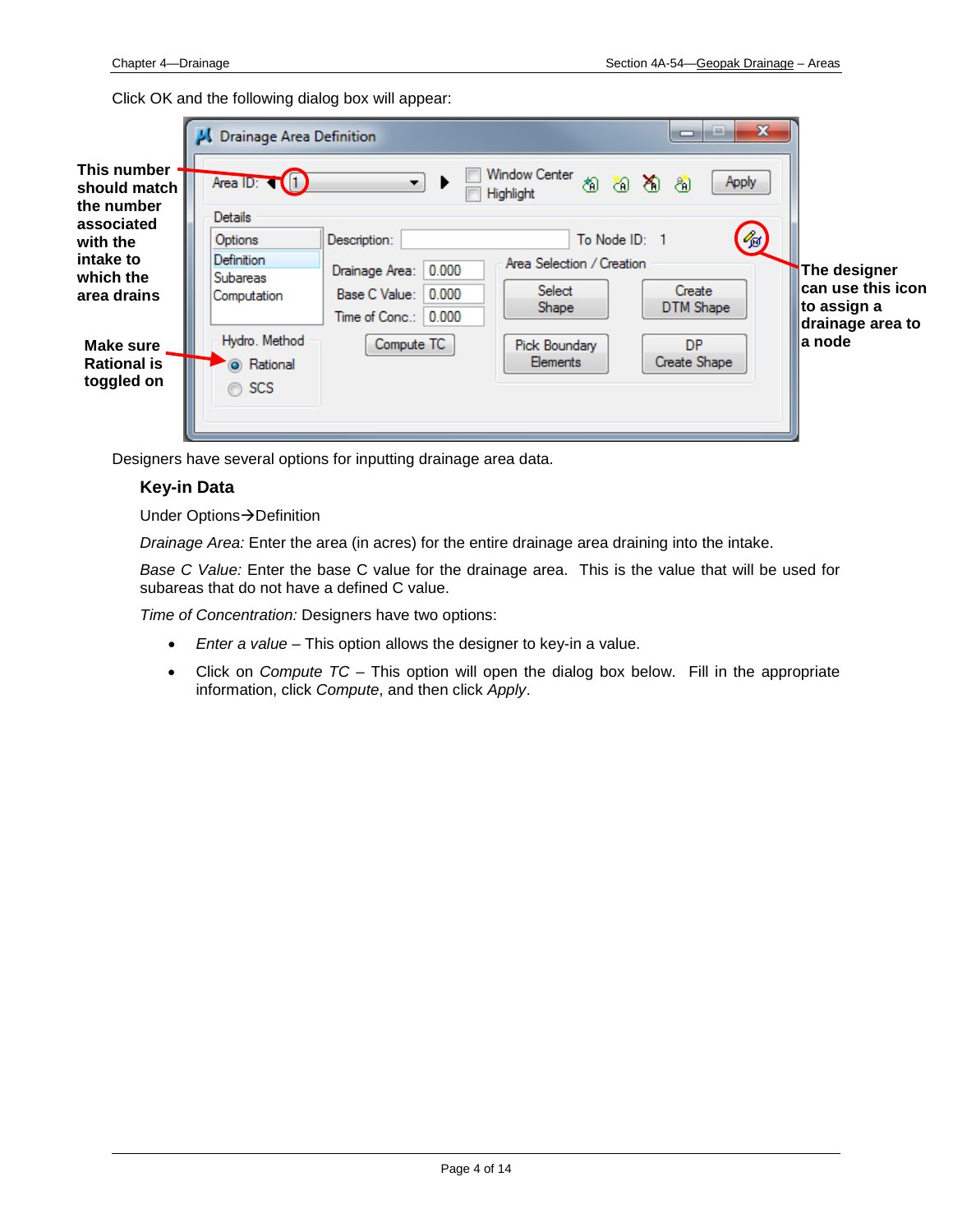|                                  | $\mathbf x$<br>$\equiv$<br>Time of Concentration<br>—                                                         |
|----------------------------------|---------------------------------------------------------------------------------------------------------------|
| <b>Choose FHA</b>                | Drainage Area ID: 1<br>Model<br>$\overline{\phantom{a}}$<br>▼<br>Define Path<br>ID - Segments<br>Trace<br>TU. |
| <b>From Table 6 Section 4A-5</b> | Sheet Flow                                                                                                    |
|                                  | 100.000<br>Method: FHA<br>Length:                                                                             |
|                                  | n Value: 0.240<br>4.500<br>Slope:                                                                             |
| <b>From Table 7 Section 4A-5</b> | <b>V</b> Shallow Flow<br>35.000<br>Length:                                                                    |
|                                  | Inter. <b>K.</b> 0.457<br>Slope:<br>4.500                                                                     |
|                                  | <b>■ Concentrated Flow</b>                                                                                    |
|                                  | Method: $[Continuity \rightarrow]$<br>0.000<br>Length:                                                        |
|                                  | Velocity: 0.000                                                                                               |
|                                  | Accum. Distance: 0.000                                                                                        |
|                                  | Accum. Avg. Slope: 0.000                                                                                      |
|                                  | $Tc = 7.837$<br>Compute<br><b>Apply</b>                                                                       |

Under *OptionsSubareas*

- 1. Fill in the information for each of the subareas (Description is optional).
- 2. Click on the Add List Item icon.
- 3. Click Apply.

| Area ID: <<br>Details       |         | ۰.      | <b>Window Center</b><br>Highlight | 逾<br>8 YO 8 YO<br>3 | Apply                                   |          |
|-----------------------------|---------|---------|-----------------------------------|---------------------|-----------------------------------------|----------|
| Options                     |         |         |                                   | To Node ID: 1       | ∕₫                                      | See note |
| Definition                  | Subarea | C Value | Description                       |                     |                                         | below    |
| <b>Subareas</b>             | 0.280   | 0.250   | Lawn                              |                     | Automatic                               |          |
| Computation                 | 0.130   | 0.950   | Pavement                          |                     | <b>Delineation</b>                      |          |
| Hydro. Method<br>i Rational |         |         |                                   |                     | <b>Digestrate Only</b><br>Add List Item |          |
| $\circ$ SCS                 |         | 0.250   |                                   |                     |                                         |          |

**Note:** To use the *Automatic Delineation* function, line symbology is required to define land use and associated runoff coefficients. The Office of Design has not yet developed this symbology.

To modify a subarea, click on the row, change the information for the subarea, click on the Modify List Item icon  $\Box$ , and click Apply.

#### **Select Shape**

This option allows designers to select a previously drawn MicroStation shape. Click on *Select Shape*, click on the MicroStation shape (it will highlight), and click inside the MicroStation shape. *Drainage*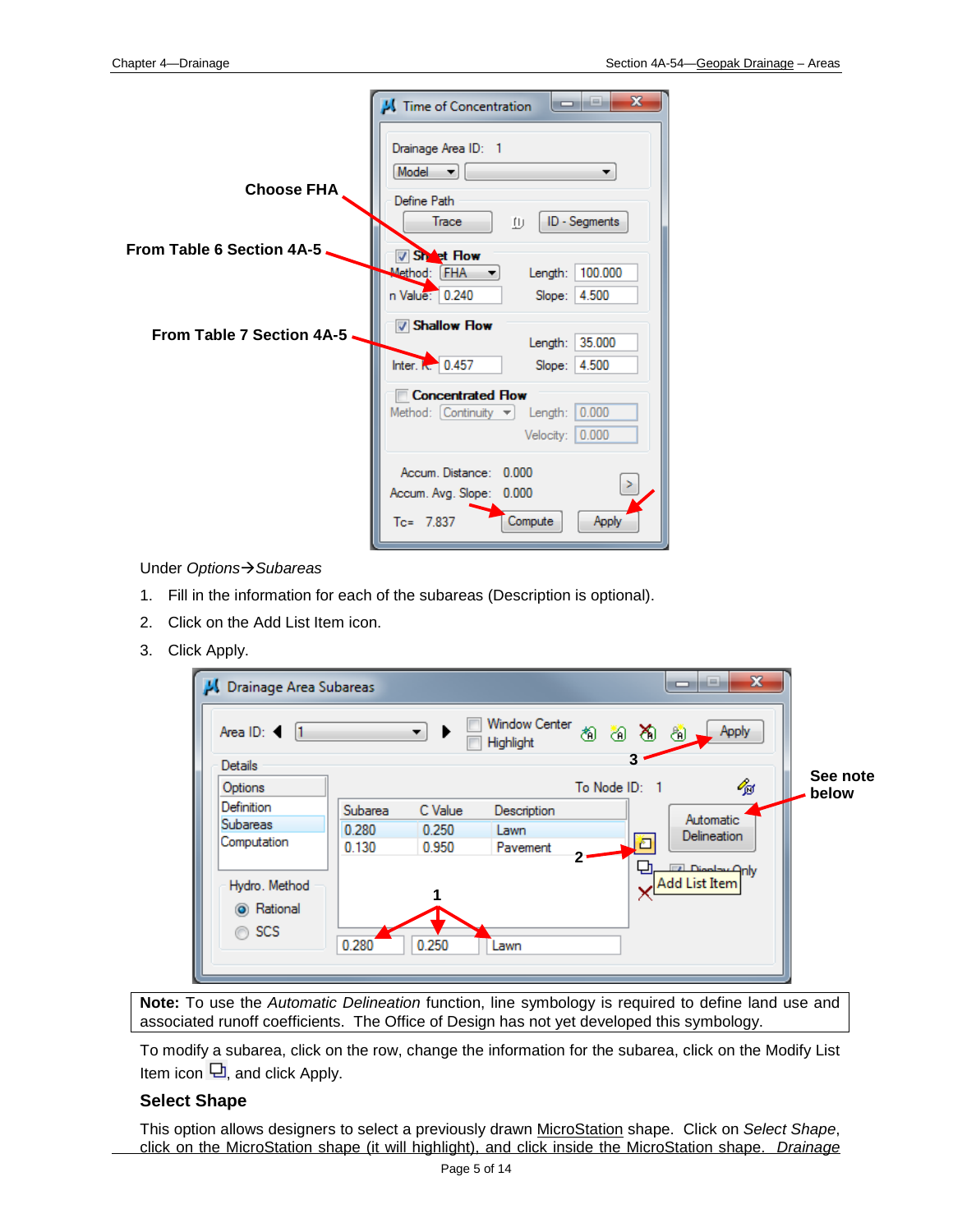*Area* will fill in automatically and the number of the drainage area will appear inside the drainage area.

| <b>Drainage Area Definition</b>      |                         |                                          | $\mathbf{x}$<br>$\Box$        | 2) Click on shape    |
|--------------------------------------|-------------------------|------------------------------------------|-------------------------------|----------------------|
| Area ID: 4                           | $\overline{\mathbf{r}}$ | <b>Window Center</b><br><b>Highlight</b> | おおおお<br>Apply                 |                      |
| Details                              |                         |                                          | Automatically fills in $\sim$ |                      |
| Options                              | Description:            | To Node ID:                              | $\mathscr{C}_{\mathbb{C}^f}$  | 3) Click inside area |
| <b>Definition</b><br><b>Subareas</b> | 0.035<br>Drainage Area: | Area Selection / Creation                |                               |                      |
| Computation                          | 0.000<br>Base C Value:  | Select                                   | Create                        |                      |
|                                      | Time of Conc.: 0.000    | Shape                                    | DTM Shape                     |                      |
| Hydro, Method                        | Compute TC              | Pick Boundary                            | <b>DP</b>                     |                      |
| <b>O</b> Rational                    |                         | <b>Elements</b>                          | Create Shape                  |                      |
| $\circ$ SCS                          |                         |                                          |                               |                      |
|                                      | 1) Click Select Shape   |                                          |                               |                      |
|                                      |                         |                                          |                               |                      |

#### **Pick Boundary Elements**

This option allows designers to pick elements that serve as a boundry for a drainage area. The elements must bound an enclosed area.

1. Click on *Pick Boundry Elements*. Click on the shapes that bound the drainage area.

| ≞ு——ற.>>>>              |                                                                                                                |                      |                                  | <u> 1100 </u>             | 16ª<br>166                                                  |
|-------------------------|----------------------------------------------------------------------------------------------------------------|----------------------|----------------------------------|---------------------------|-------------------------------------------------------------|
| 型】                      | N147497 <del>Nemove</del><br>C.000 <del>8   Crital e</del><br>Any <sup>100</sup>   M. Drainage Area Definition |                      |                                  | 23<br>$\Box$<br>$\equiv$  | Remove<br>ntaka 51×49,77<br>0.0000<br>91<br><u>-Reinove</u> |
|                         | Area ID: 4<br>l1                                                                                               | $\blacktriangledown$ | Window Center<br>තු<br>Highlight | 80 YB 80<br>Apply         | <b>Manhole</b><br>1151+72.00                                |
| $P - 16$                | Details                                                                                                        |                      |                                  |                           | 18                                                          |
|                         | Options                                                                                                        | Description:         | To Node ID: 1                    | H                         |                                                             |
| $=$ P $\frac{1}{2}$     | <b>Definition</b>                                                                                              | Drainage Area: 0.000 | Area Selection / Creation        |                           | W=24.2'<br>+00.4 Prop.<br>Type C"<br>$\mathbf{e}^{\mu\nu}$  |
| л<br>8<br>311<br>- 8    | <b>Subareas</b><br>Computation                                                                                 | Base C Value: 0.000  | Select                           | Create                    | a.<br>开助                                                    |
| e isi<br>$15.5^{\circ}$ |                                                                                                                | Time of Conc.: 0.000 | Shape                            | DTM Shape                 | Ho.<br>Þe                                                   |
| ৰ্কি<br> ≂              | Hydro. Method                                                                                                  |                      |                                  |                           | <b>Read Details</b><br>SHeet No. E.2<br>J.                  |
|                         |                                                                                                                | Compute TC           | Pick Boundary<br>Elements        | <b>DP</b><br>Create Shape |                                                             |
| $\text{Country}$<br>Ł   | (a) Rational                                                                                                   |                      |                                  |                           |                                                             |
| ΩL                      | ⊙ SCS                                                                                                          |                      |                                  |                           | Red. Ent.                                                   |
|                         |                                                                                                                |                      |                                  |                           |                                                             |
|                         | Ho.                                                                                                            |                      |                                  |                           | Ho.                                                         |
|                         |                                                                                                                |                      |                                  |                           |                                                             |
|                         |                                                                                                                |                      |                                  |                           |                                                             |
|                         |                                                                                                                |                      |                                  |                           |                                                             |
|                         |                                                                                                                |                      |                                  |                           |                                                             |
|                         |                                                                                                                |                      |                                  |                           | $150 -$                                                     |
|                         |                                                                                                                |                      |                                  |                           |                                                             |
|                         |                                                                                                                |                      |                                  |                           | Ho-                                                         |
|                         |                                                                                                                |                      |                                  |                           |                                                             |
|                         |                                                                                                                |                      |                                  |                           |                                                             |
|                         |                                                                                                                |                      |                                  |                           |                                                             |
|                         |                                                                                                                |                      |                                  |                           | Res. Ent.                                                   |
|                         |                                                                                                                |                      |                                  |                           |                                                             |
|                         |                                                                                                                |                      |                                  |                           |                                                             |
|                         |                                                                                                                |                      |                                  |                           |                                                             |
|                         |                                                                                                                |                      |                                  |                           |                                                             |
|                         |                                                                                                                |                      |                                  |                           | 7149                                                        |
|                         |                                                                                                                |                      |                                  |                           | ្ត                                                          |
|                         |                                                                                                                |                      |                                  |                           |                                                             |
|                         |                                                                                                                |                      |                                  |                           | Ha,                                                         |
|                         |                                                                                                                |                      |                                  |                           | Œ                                                           |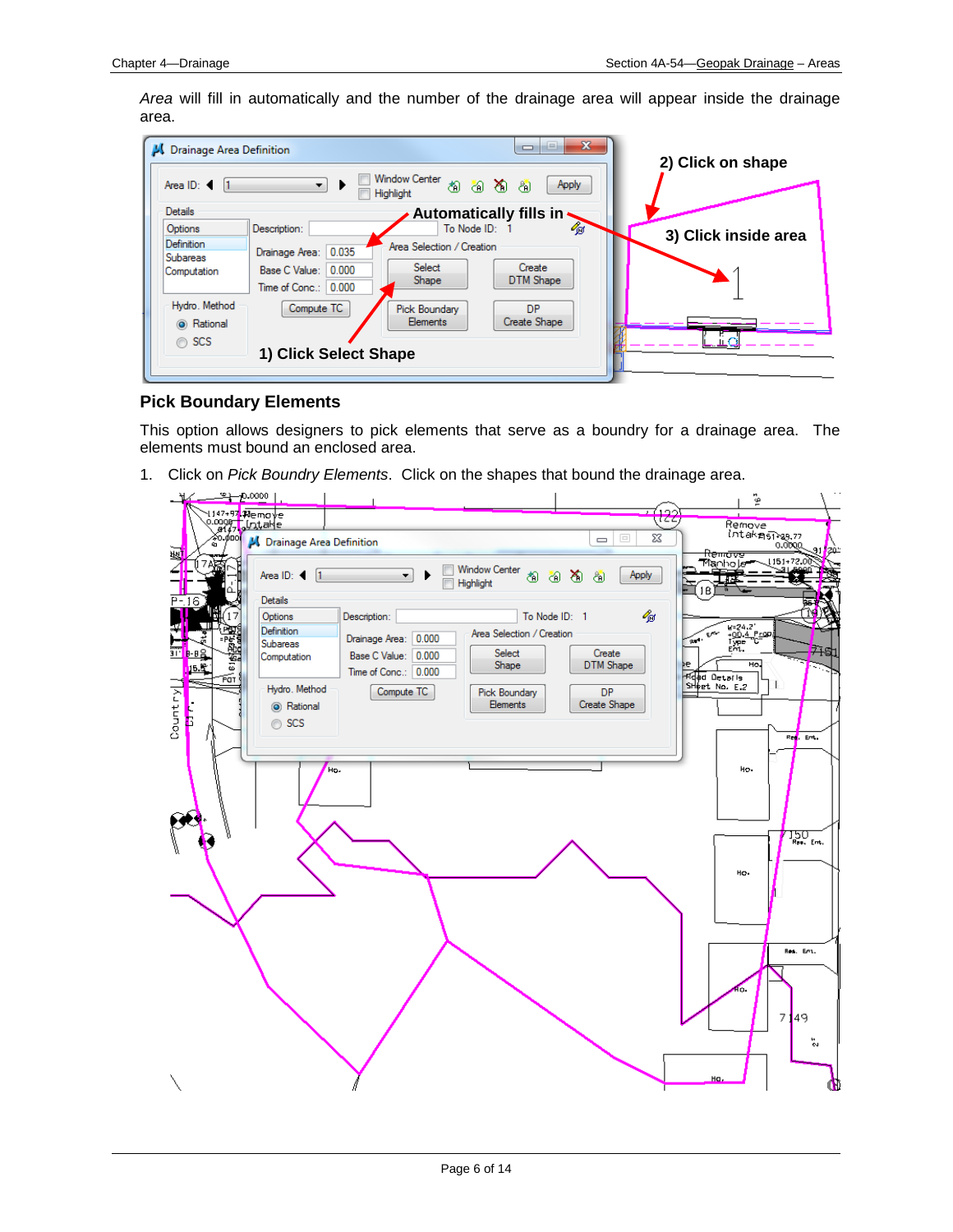2. Click on *DP Create Shape* (the last element selected will no longer be highlighted) and click inside the drainage area. The area will be highlighted.

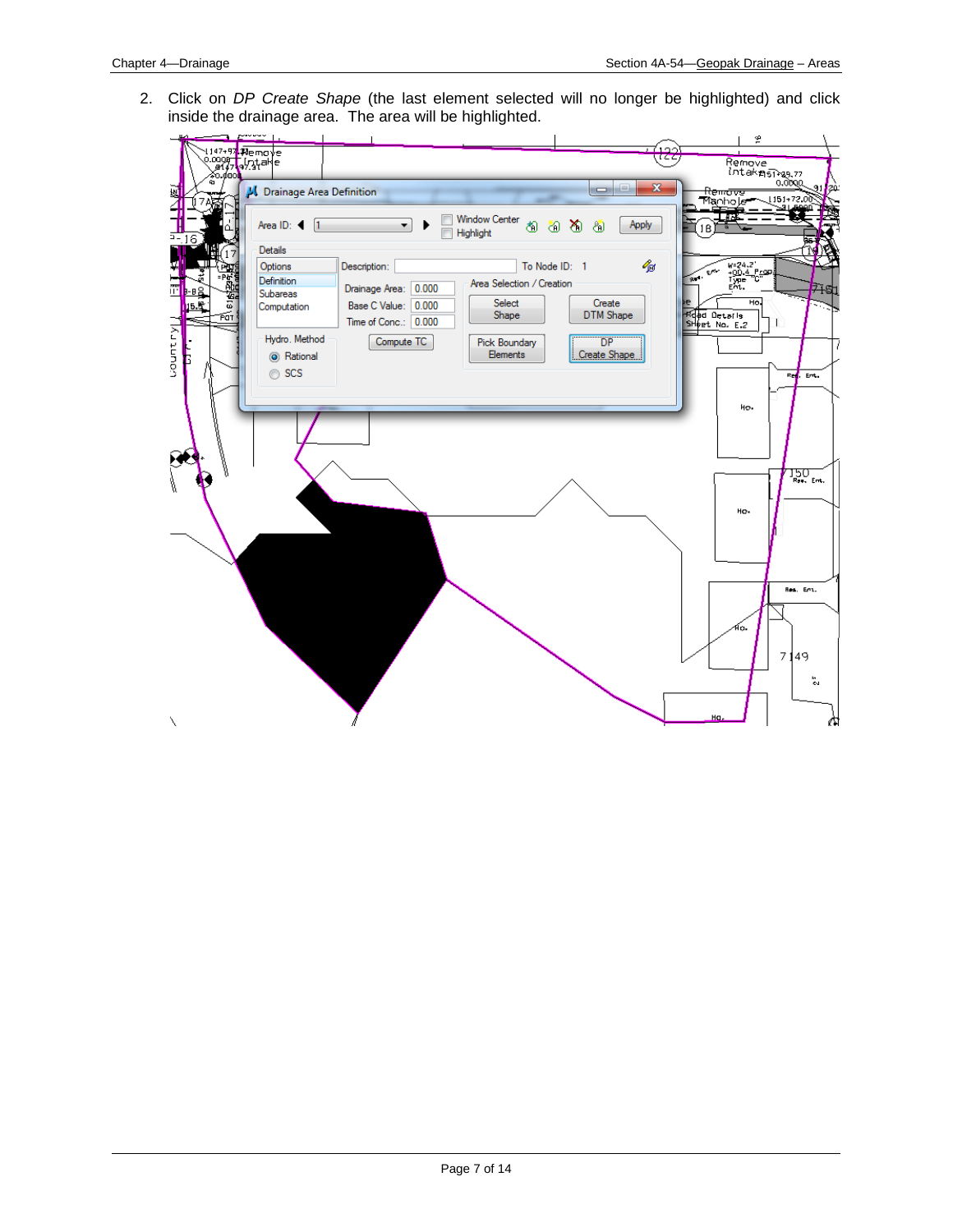3. Click a second time. The highlighting will disappear and you will be asked if you want to delete the boundry elements. Click No if you want to keep the elements.

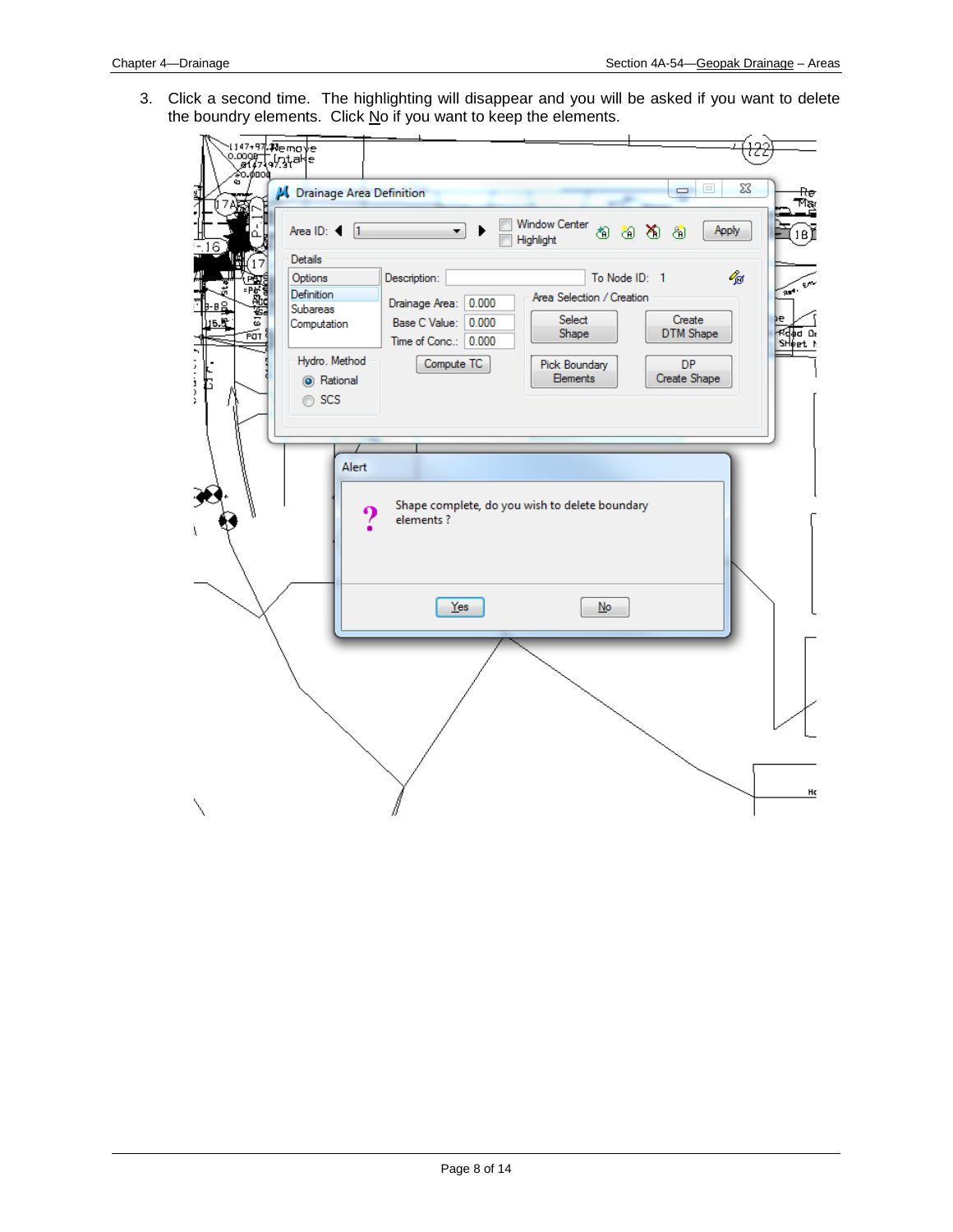You will be asked if you want to add/modify the area.

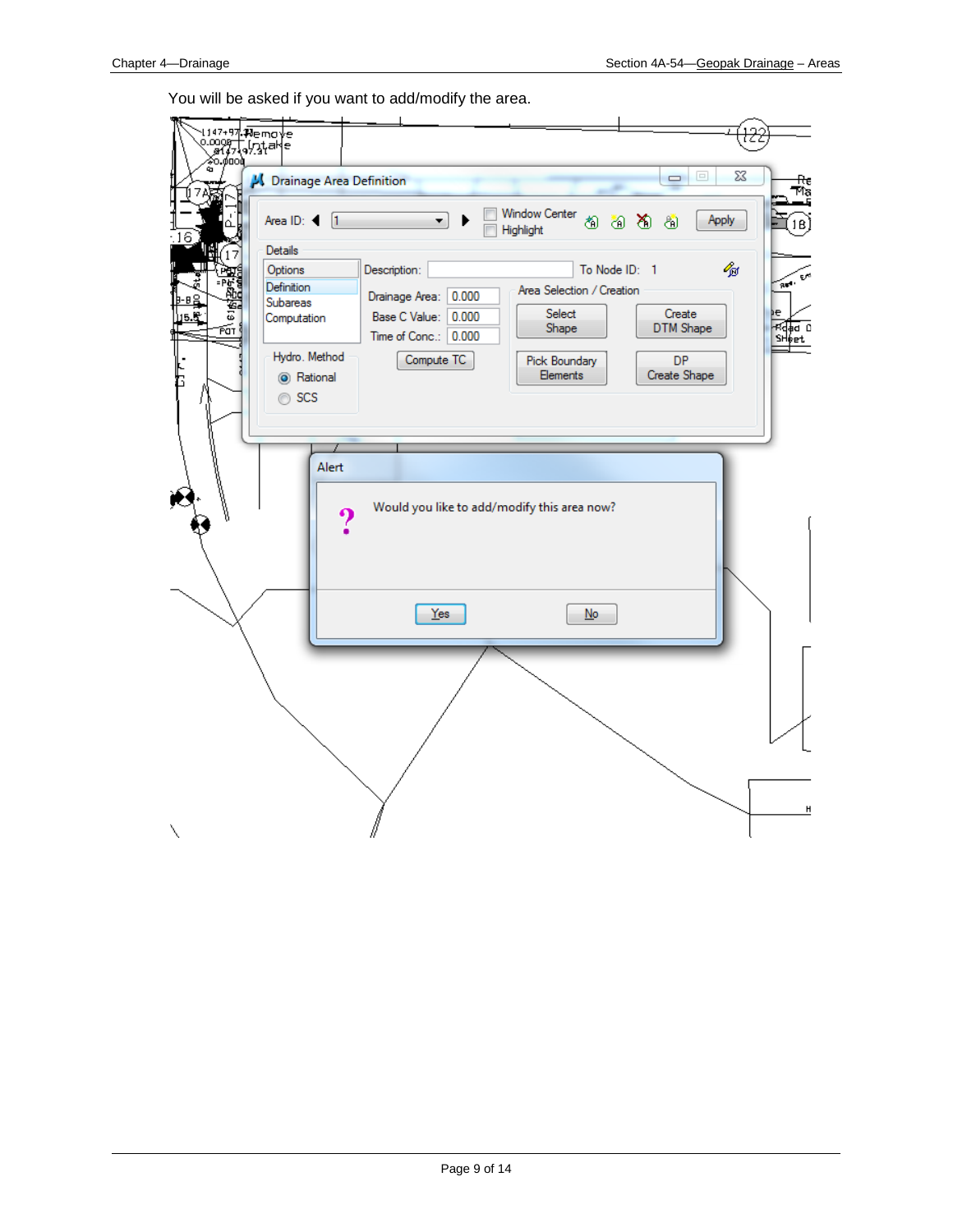4. Click yes and *Drainage Area* will fill in automatically and the number of the area will appear in the drainage area.



#### **Create DTM Shape**

This tool can be used to delineate a watershed at any location within the TIN or within a bounded area. Since intake locations determine drainage areas, this tool has limited use for highway drainage; however, it can be used to draw drainage patterns. Designers can also use the DTM toolbox accessed through *ApplicationsGEOPAKROADDTM Tools* to examine contour lines. These tools can help the designer to delineate a drainage area associated with an intake.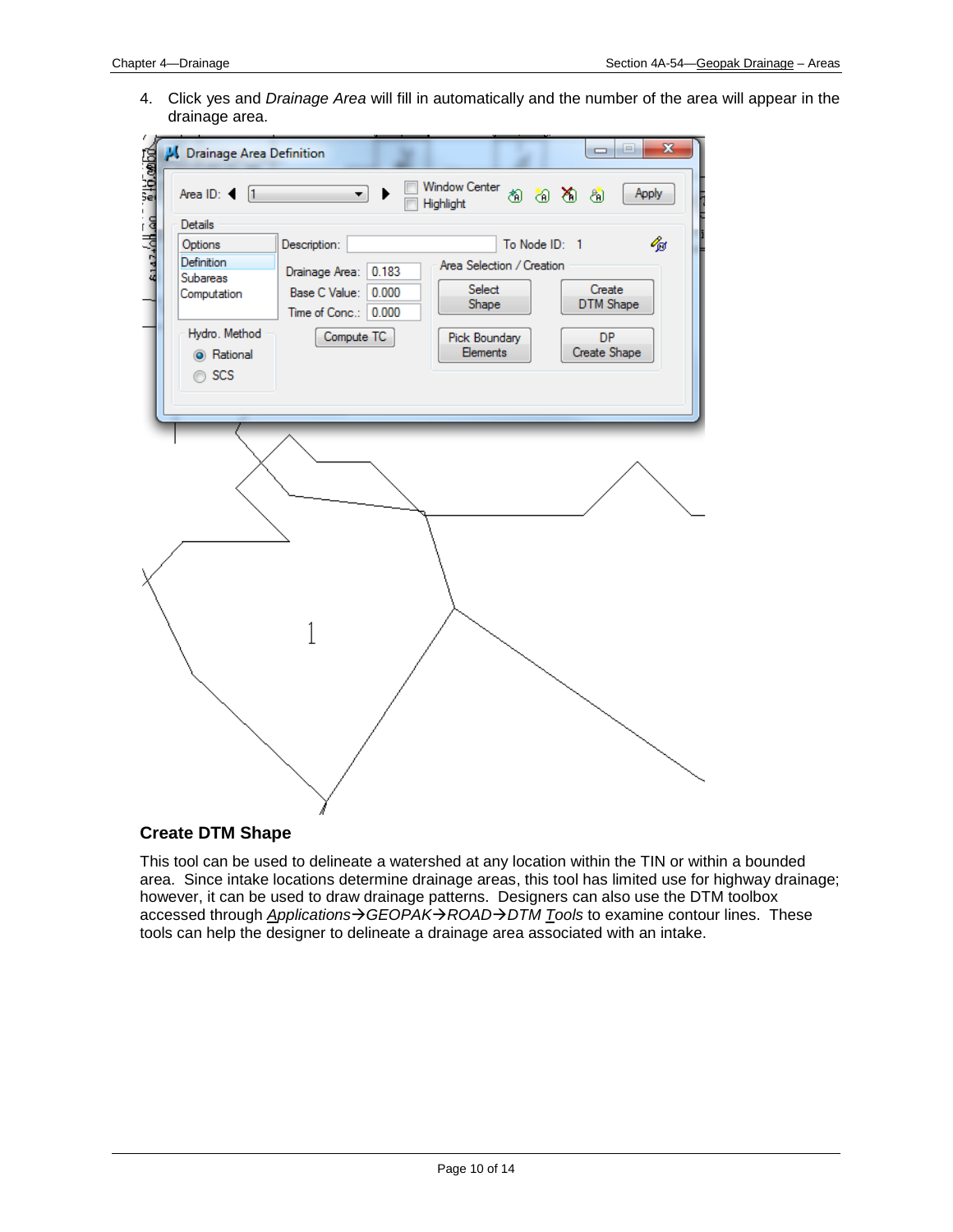To draw drainage patterns, click on *Create DTM Shape* and the following dialog box will appear:



- 1. Click on the *Drainage Patterns* icon.
- 2. Select the appropriate *TIN File*.
- 3. Check *Display Only* and select the symbology of the patterns to be created.
- 4. Check *Load Within Fence* to compute the drainage patterns within a MicroStation fenced area.
- 5. Check *Set Graphic Group* to create drainage pattern lines in a MicroStation graphic group.
- 6. Click *Apply* to draw drainage patterns.

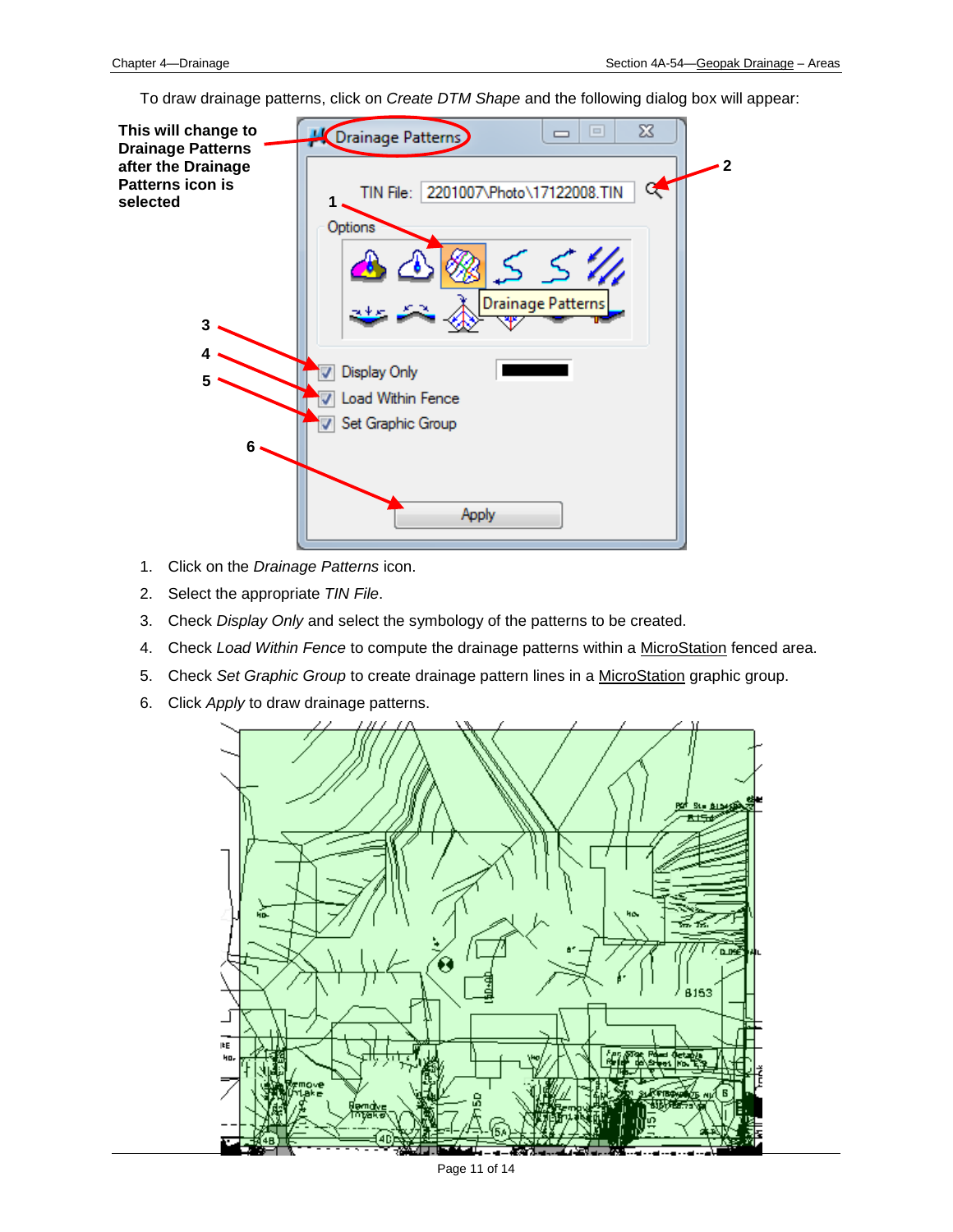## **Calculating Discharge**

Under Options->Computation

- 1. Set to *Rational*
- 2. Click *Compute Discharge*
- 3. Click *Apply*

|  | Drainage Area Computations                 | x<br>i=                   |                                   |         |                  |
|--|--------------------------------------------|---------------------------|-----------------------------------|---------|------------------|
|  | Area ID: $\blacktriangleleft$ 1            | ▼.                        | <b>Window Center</b><br>Highlight |         | 8888.<br>Apply   |
|  | <b>Details</b>                             |                           |                                   |         |                  |
|  | Options                                    |                           | Area                              | C Value | Compute          |
|  | Definition<br>Subareas                     | Total Subareas: 0.000     |                                   | 0.000   | <b>Discharge</b> |
|  | Computation<br>Hydro. Method<br>a Rational | Remainder: 0.183          |                                   | 0.250   | 2                |
|  |                                            | Composite: 0.183          |                                   | 0.250   |                  |
|  |                                            | Computed Intensity: 5.088 |                                   |         |                  |
|  | $\circ$ SCS                                | Computed Discharge: 0.233 |                                   |         |                  |
|  |                                            |                           |                                   |         |                  |

### **Editing Areas**

Areas can be edited at any time. Designers have several options to open an area for editing:

• Using the Component menu in the DRAINAGE dialog box:

| ΣΞ<br>DRAINAGE - Cheslea Creek.gdf - [No Active Network] |                                     |  |  |  |      |                   |  |
|----------------------------------------------------------|-------------------------------------|--|--|--|------|-------------------|--|
| Project                                                  | Component Network Reports Utilities |  |  |  |      | <b>Tool Boxes</b> |  |
|                                                          | Area                                |  |  |  | Add  |                   |  |
|                                                          | Node                                |  |  |  | Edit |                   |  |

• Using the Drainage Areas toolbox accessed through the DRAINAGE dialog box:

| Σ<br>J DRAINAGE - Cheslea Creek.gdf - [No Active Network] |                                     |  |                   |  |         |  |  |  |
|-----------------------------------------------------------|-------------------------------------|--|-------------------|--|---------|--|--|--|
| Project                                                   | Component Network Reports Utilities |  | <b>Tool Boxes</b> |  |         |  |  |  |
|                                                           |                                     |  |                   |  | Main    |  |  |  |
|                                                           |                                     |  |                   |  | Project |  |  |  |
|                                                           |                                     |  |                   |  | Area    |  |  |  |

The following tool box will appear:

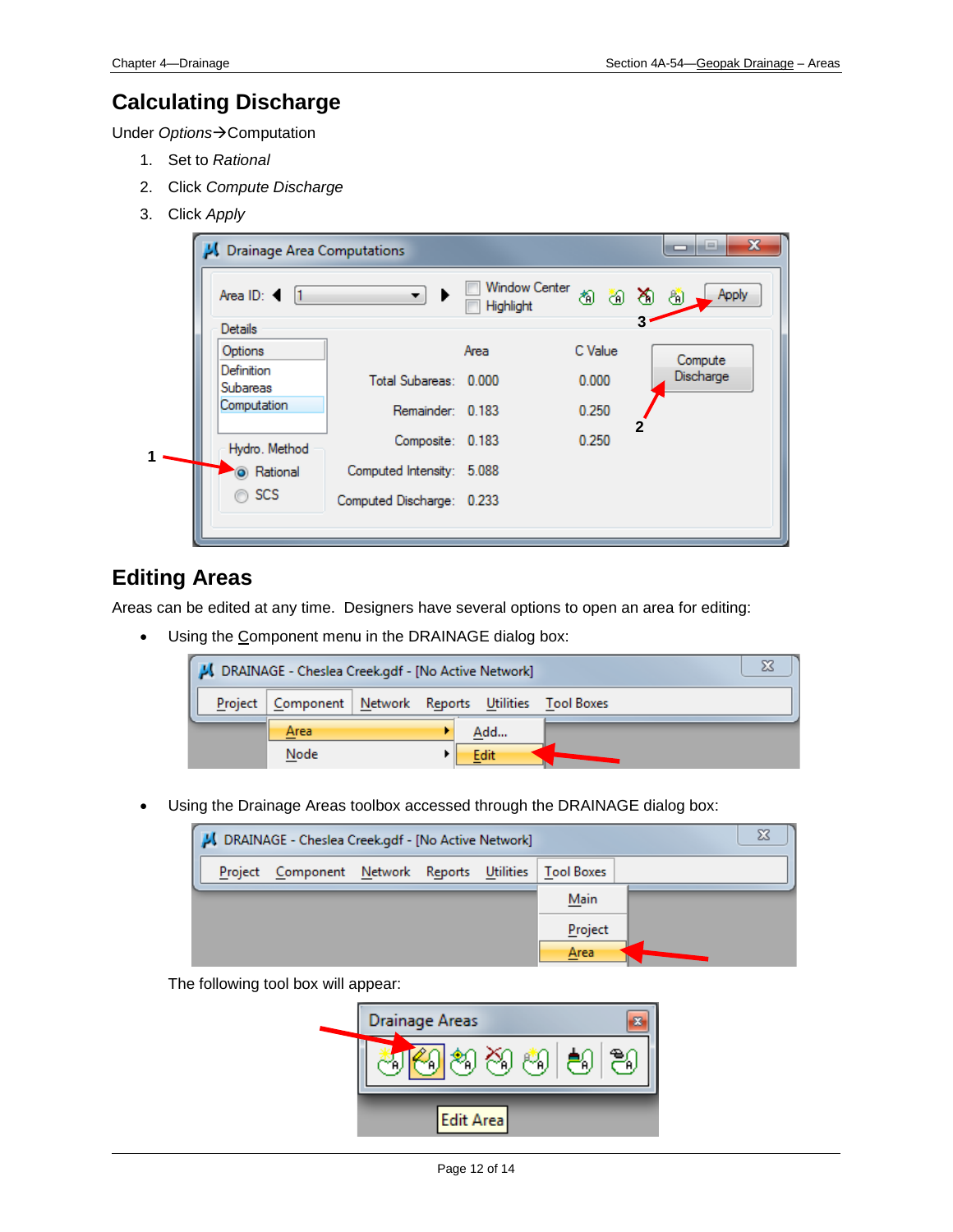• Using the Drainage Tool Box accessed through the DRAINAGE dialog box:



The following tool box will appear:

| <b>Click on this icon</b>           | Drainage Tool Box<br>器                                             |  |  |  |  |  |  |
|-------------------------------------|--------------------------------------------------------------------|--|--|--|--|--|--|
| and hold mouse<br>button down until | <b>CONSULTANT</b><br><b>AXPAKASY</b><br>শু≯<br>~ค.<br>$\mathbf{d}$ |  |  |  |  |  |  |
| drop down menu<br>appears           | Add Drainage Area                                                  |  |  |  |  |  |  |
|                                     | <b>Edit Area</b>                                                   |  |  |  |  |  |  |

• Using the Navigator accessed through the DRAINAGE dialog box:



The following dialog box will appear:

|                                   | Navigator |                     |                      | ┑                  | نصند | $\mathbf{x}$ |                                      |
|-----------------------------------|-----------|---------------------|----------------------|--------------------|------|--------------|--------------------------------------|
|                                   | View      | Tools               |                      | 1) Click this icon |      |              |                                      |
|                                   |           | $\langle A \rangle$ | ₩∅∕                  | ' ⊫a ∢             |      |              |                                      |
| 2) Highlight area<br>to be edited | ID        |                     | Description          |                    |      |              | 3) Click Modify<br><b>Items icon</b> |
|                                   | י         |                     |                      |                    |      | 'n           |                                      |
|                                   | 3         |                     |                      |                    |      |              |                                      |
|                                   |           |                     |                      |                    |      |              | <b>Modify Items</b>                  |
|                                   | 5<br>6    |                     |                      |                    |      | $\mathbf{1}$ |                                      |
|                                   |           |                     |                      |                    |      | ѡ            |                                      |
|                                   |           | Highlight           | <b>Window Center</b> | Query              |      |              |                                      |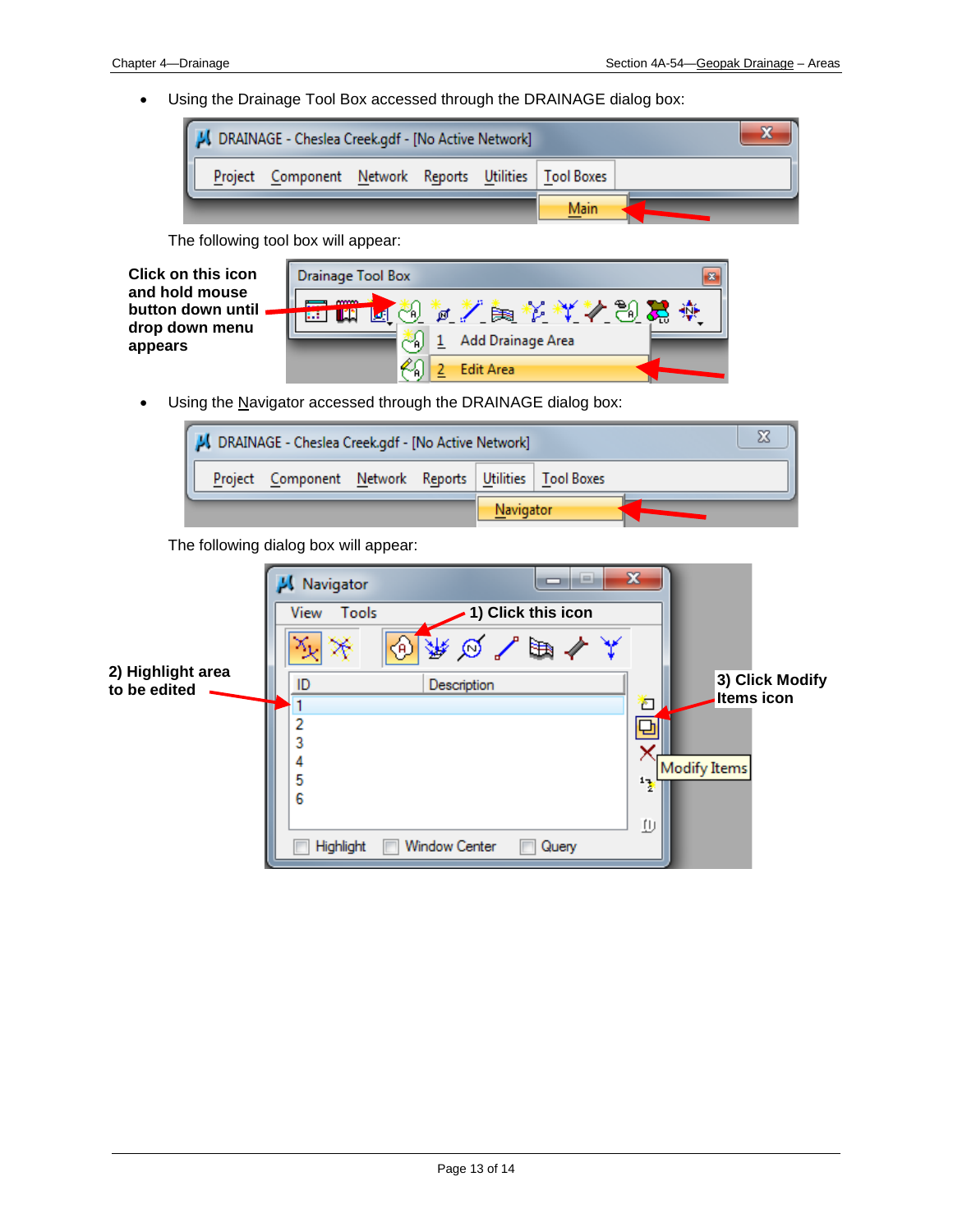Regardless of the method designers use edit a node, the Drainage Area Definition dialog box will appear:

| Drainage Area Definition                         |                                                                   |                                                               | x<br>--<br>▭              |
|--------------------------------------------------|-------------------------------------------------------------------|---------------------------------------------------------------|---------------------------|
| $\parallel$ 1<br>Area ID:                        |                                                                   | Window Center<br>Highlight                                    | もちある<br>Apply             |
| Details                                          |                                                                   |                                                               |                           |
| Options<br>Definition<br>Subareas<br>Computation | Description:<br>0.410<br>Drainage Area:<br>0.250<br>Base C Value: | To Node ID: 1<br>Area Selection / Creation<br>Select<br>Shape | 43<br>Create<br>DTM Shape |
| Hydro. Method<br>a Rational<br><b>SCS</b>        | Time of Conc.: 8.251<br>Compute TC                                | Pick Boundary<br>Elements                                     | DP.<br>Create Shape       |

Changes are made in this dialog box.

**Note:** In order to have changes take place, the *Apply* button must be clicked.